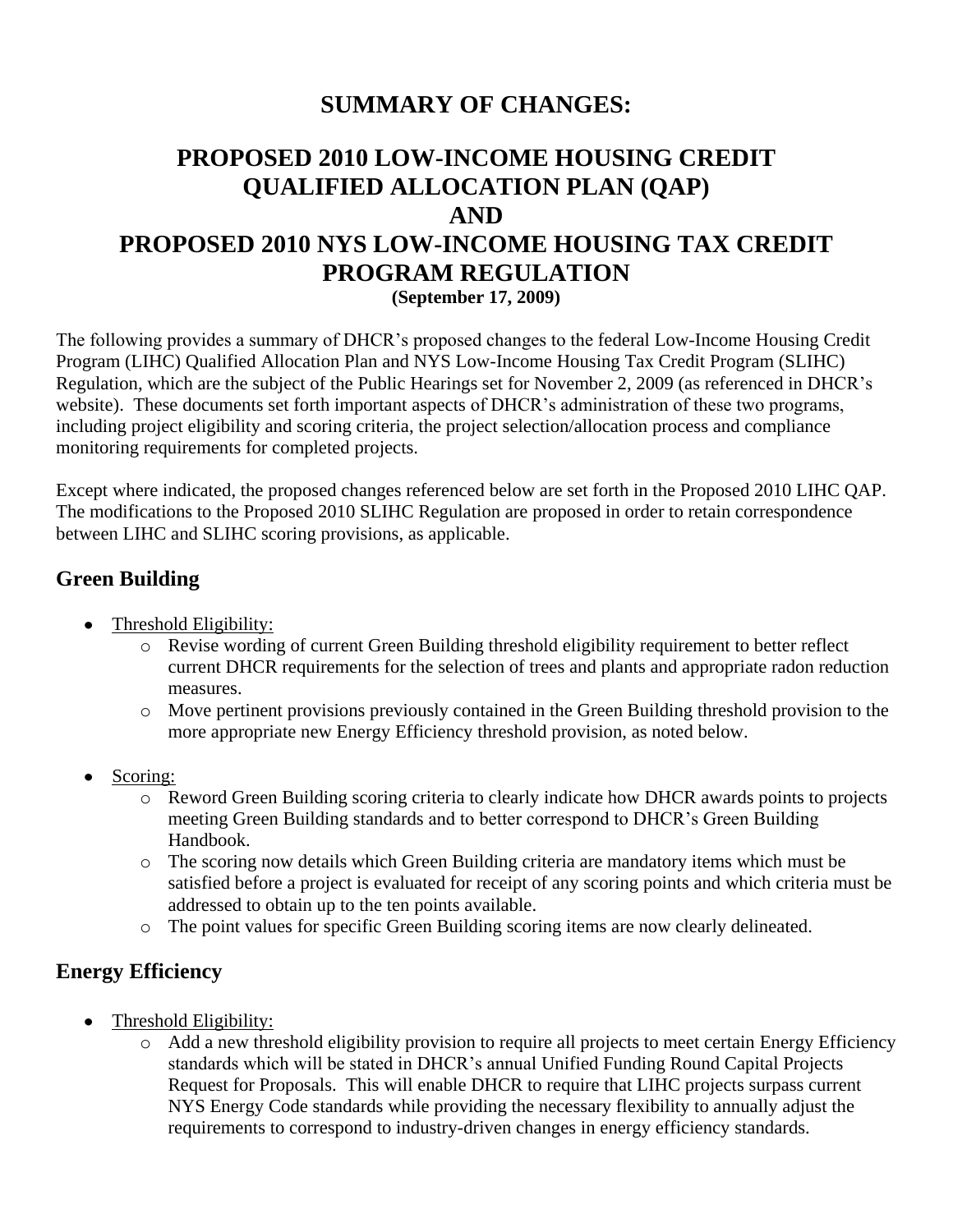- o As noted above, this new Energy Efficiency threshold provision also contains existing items (with improved wording) moved from the current Green Building threshold criteria, which are more suitable to Energy Efficiency.
- Scoring:
	- o Revise wording of Energy Efficiency scoring provision to provide credit projects with the option of obtaining points for meeting energy efficiency standards required by, or comparable to, New York State Energy Research and Development Authority (NYSERDA) standards, whether the project does or does not participate in a NYSERDA program.
	- o Re-word Energy Efficiency scoring to indicate applicant can demonstrate intent to participate in a NYSERDA program or meet comparable standards only upon approval and receipt of a DHCR credit reservation, in recognition of significant up-front costs incurred.

## **Historic Rehabilitation**

- Scoring:
	- o Add a new overall three point scoring category (and a definition) to encourage projects proposing the rehabilitation of a historic building.
	- o This provision, a requirement of the 2008 Housing and Economic Recovery Act, includes one point for applicants seeking to leverage federal historic tax credits available to such projects.

## **Other Scoring**

- Community Impact/Revitalization:
	- o Modify scoring provision so that projects which are part of a comprehensive community revitalization plan can obtain scoring points if the revitalization plan addresses either employment, educational, cultural or recreational opportunities within the community without having to address all these factors.
- Long Term Affordability and Accessible Units:
	- o Eliminate two points from Long Term Affordability and one point from the Fully Accessible, Adapted, Move-in Ready Units scoring categories to provide three points for the new Historic Rehabilitation scoring provision referenced above.
	- o Add a clarification in the Accessibility scoring indicating that projects accessing these points provide roll-in showers. This wording reflects a current DHCR requirement already in place for obtaining these points.
- **Project Amenities:** 
	- o Improve wording to better explain how scoring points are allotted.

### **Administrative**

- Clarify DHCR's current timing for issuance of a notice of credit availability.
- Revise annual tenant income certification language to be consistent with Internal Revenue Code revision  $\bullet$ set forth in 2008 Housing and Economic Recovery Act.